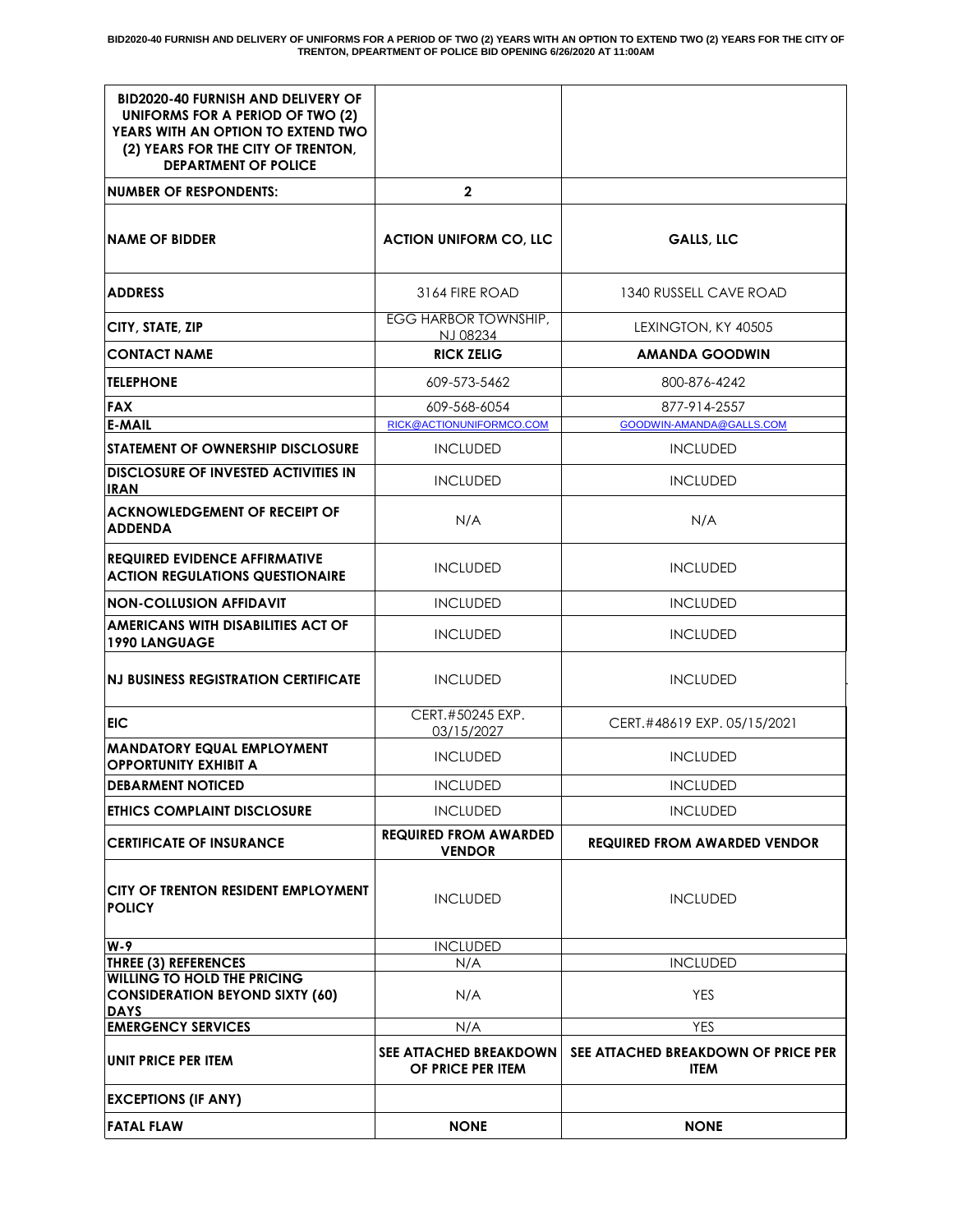## BID2020-40 FURNISH AND DELIVERY OF UNIFORMS FOR POLICE BID OPENING 6/26/20 AT 11:00AM FOR A PERIOD OF TWO(2) YEARS WITH AN OPTION TO EXTEND TWO (2) YEARS

| <b>Description</b>          | Unit Price per item | Unit Price (S-XL)        | <b>Unit Price 2X</b> | <b>Unit Price Size</b> |
|-----------------------------|---------------------|--------------------------|----------------------|------------------------|
|                             |                     |                          |                      | 3X or Larger           |
| <b>Baseball Hat</b>         | 12.00               | 2.60                     | 12.00                | 12.60                  |
| <b>BDU Trouser</b>          | $\circ$             | 72.00                    | 72.00                | 72.00                  |
| <b>Cross Strap</b>          | 30.00               | 30.00                    | 30.00                | 30.00                  |
| <b>Wool Trouser</b>         | O.04                | 10.00                    | 10.00                | 110.00                 |
| <b>Dress Bouse</b>          | 395.00              | 395.80                   | $395\,\infty$        | 395.00                 |
| <b>Dress Hat</b>            | 70.00               | 70.80                    | 70.00                | 70.90                  |
| <b>D-Rings</b>              | 7.00                | 2.60                     | 2.00                 | 2.60                   |
| <b>Female Long Sleeves</b>  | 68.00               | 68.00                    | 8.00                 | 68.00                  |
| <b>Female Short Sleeves</b> | 6600                | 66.60                    | 660                  | $66 - 66$              |
| <b>Female Trouser</b>       | 5000                | 500                      | 850,00               | 500                    |
| <b>Short Sleeve Polo</b>    | 48.00               | 480                      | 48.00                | 980                    |
| <b>Long Sleeve Polo</b>     | 51.00               | 5.00                     | 51.00                | 20.12                  |
| <b>Male Long Sleeve</b>     | 68.00               | $68 \text{ } \infty$     | 68.00                | 68.00                  |
| <b>Male Short Sleeve</b>    | 6680                | 66.80                    | 66.00                | 66.05                  |
| <b>Male Trouser</b>         | Q<br>500            | SO.00                    | 50.00                | 50.00                  |
| <b>Name Plate</b>           | 5.00                | 5.00                     | 15.<br>$\infty$      | 15.00                  |
| <b>Rain Cap Cover</b>       | 8.00                | 8.80                     | 8.00                 | 800                    |
| Rain Coat                   | 345.00              | 345,00                   | $345\omega$          | $345\alpha$            |
| <b>Sam Browne Belt</b>      | 48.00               | $48\infty$               | $48\omega$           | 4200                   |
| Tie                         | 5.00                | 5.00                     | 5.00                 | 5.00                   |
| <b>Turtleneck</b>           | 300                 | 30.05                    | 30.00                | 30.00                  |
| <b>Trooper Hat</b>          | 23.00               | 2300                     | 23.00                | 2300                   |
| Whistle                     | .00.                | $\partial \mathcal{D}$ . | 60,                  | $\infty$ , $\vert$     |
| <b>Wind Breaker</b>         | 30.00               | 130.00                   | 30.00                | $\bullet$<br>30.00     |
| <b>Winter Coat</b>          | 5900                | 5900                     | 5900                 | $159$ co               |
| <b>Winter Coat Liner</b>    | $24\alpha$          | 2400                     | 2400                 | 24.00                  |

Action Uniform Co., LLC 3164 Fire Road Egg Harbor Twp., NJ 08234<br>800-584-8092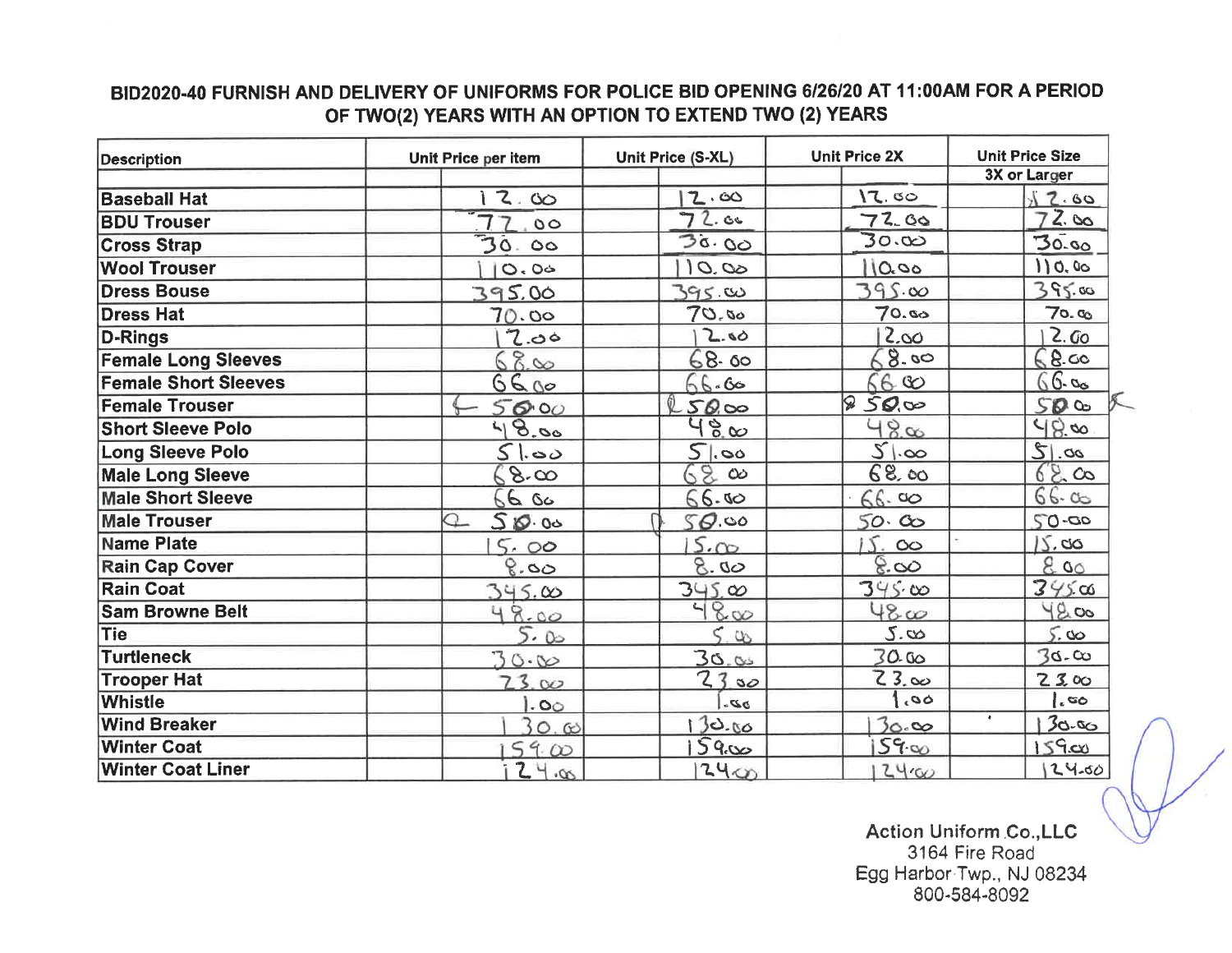TRENTON POLICE DEPARTMENT SPECIFICATIONS

Please list any substitutions or deviations to the bid specifications.

| NONG- | Mown<br>থ<br>letters Flom<br>ナット<br>$J_{15}$<br>au mondeur<br>Artica Uniform Coll<br>JIJVS<br>office<br>$\overline{L}$<br>LODUA<br>Cenested<br>Asthorized<br>Beet<br>$\overline{0}$<br>$I. \frac{2\pi}{124}.$ Courtland<br>Roy<br>The<br>$\frac{1100e}{k}$<br>BIACKINSTON<br>$\delta$<br>$\mathbb{R}^d$<br>$\frac{1}{2}$<br>SPEWAK<br>DAV<br>DICASE Note<br>$\overline{\mathcal{L}}$<br>$H_{\Lambda}$<br>E bra<br>$\Omega$ $M$<br>Time<br>$\overline{A}$<br>$\frac{1}{2}$<br>$\overline{\mathcal{L}}$<br>$\hat{A}$<br>$\bigcap$<br>$\tilde{\bullet}$<br>5<br>$\sum$<br>$\mathcal{I}$<br>$\overline{C}$<br>$\mathcal{E}$ | بانكما<br>150<br>TL Arl<br>Rich |
|-------|-------------------------------------------------------------------------------------------------------------------------------------------------------------------------------------------------------------------------------------------------------------------------------------------------------------------------------------------------------------------------------------------------------------------------------------------------------------------------------------------------------------------------------------------------------------------------------------------------------------------------|---------------------------------|
|-------|-------------------------------------------------------------------------------------------------------------------------------------------------------------------------------------------------------------------------------------------------------------------------------------------------------------------------------------------------------------------------------------------------------------------------------------------------------------------------------------------------------------------------------------------------------------------------------------------------------------------------|---------------------------------|